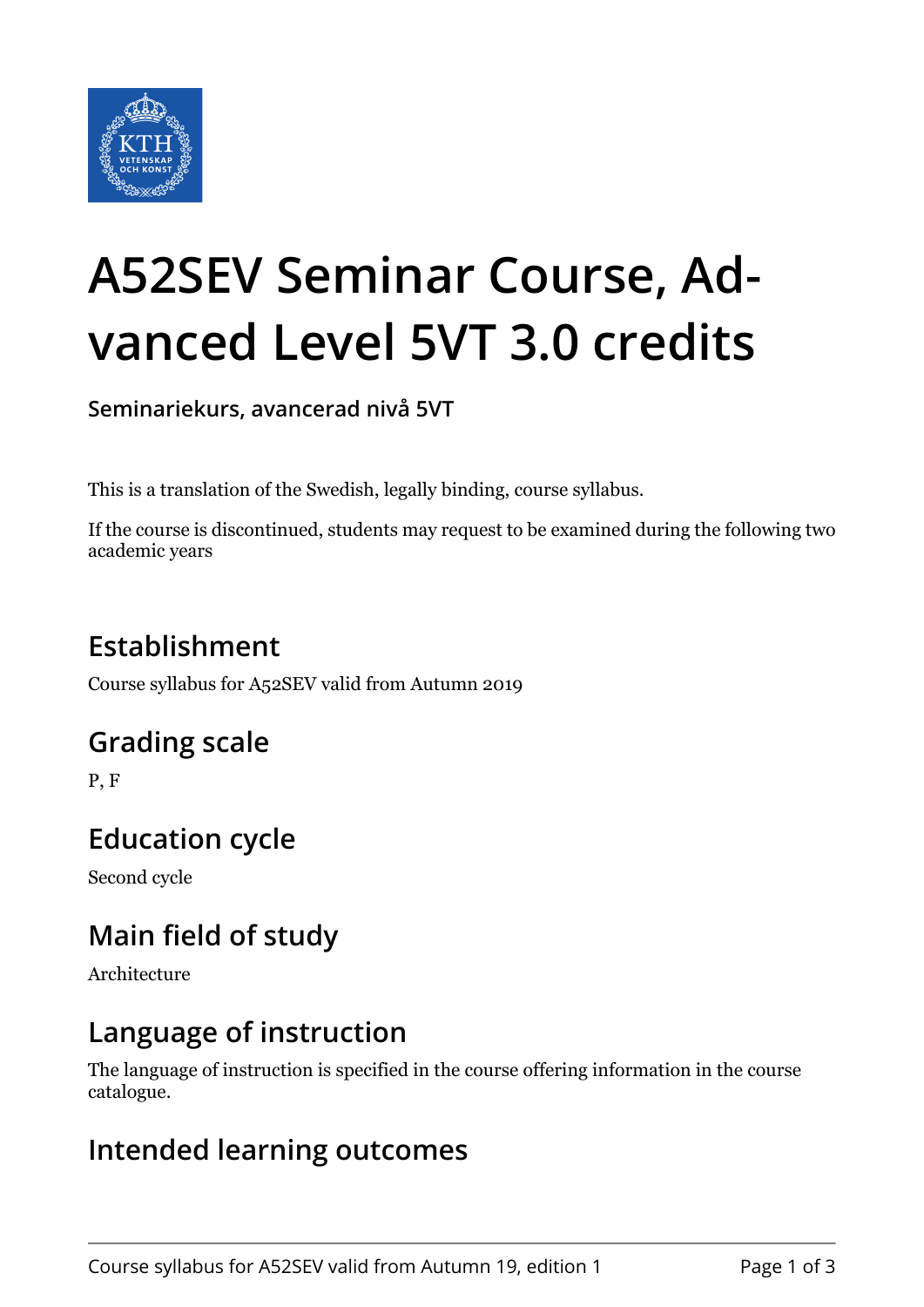The overall purpose of the course is to offer insights into research-based and theoretical aspects of the architectural field.

A student who has completed this course should be able to

- analyse concepts, artefacts or processes using some of the tools that characterise a research practice
- present a critical analysis of a given text
- argue and present findings and results using texts, images, designs and/or prototypes
- be able to reflect on their own learning process

#### **Course contents**

The course is subdivided into a parallel series of seminars, hereby giving the student an opportunity to explore a particular theme and to become acquainted with a research practice. Each seminar series is taught by lecturers with a research background.

# **Specific prerequisites**

A student must have completed compulsory courses from one academic year at the Master´s programme in Architecture or the Advanced Level of the KTH Degree Programme in Architecture, or equivalent (60hp).

# **Course literature**

To be announced at course start.

# **Examination**

• MOM1 - Moment 1, 3.0 credits, grading scale: P, F

Based on recommendation from KTH's coordinator for disabilities, the examiner will decide how to adapt an examination for students with documented disability.

The examiner may apply another examination format when re-examining individual students.

# **Other requirements for final grade**

A requirement for examination is 80% attendance and active participation at lectures, seminars and tutorials. Completed and approved written assignement.

Special regulations for completion apply. The rules for completion can be found on the programme web.